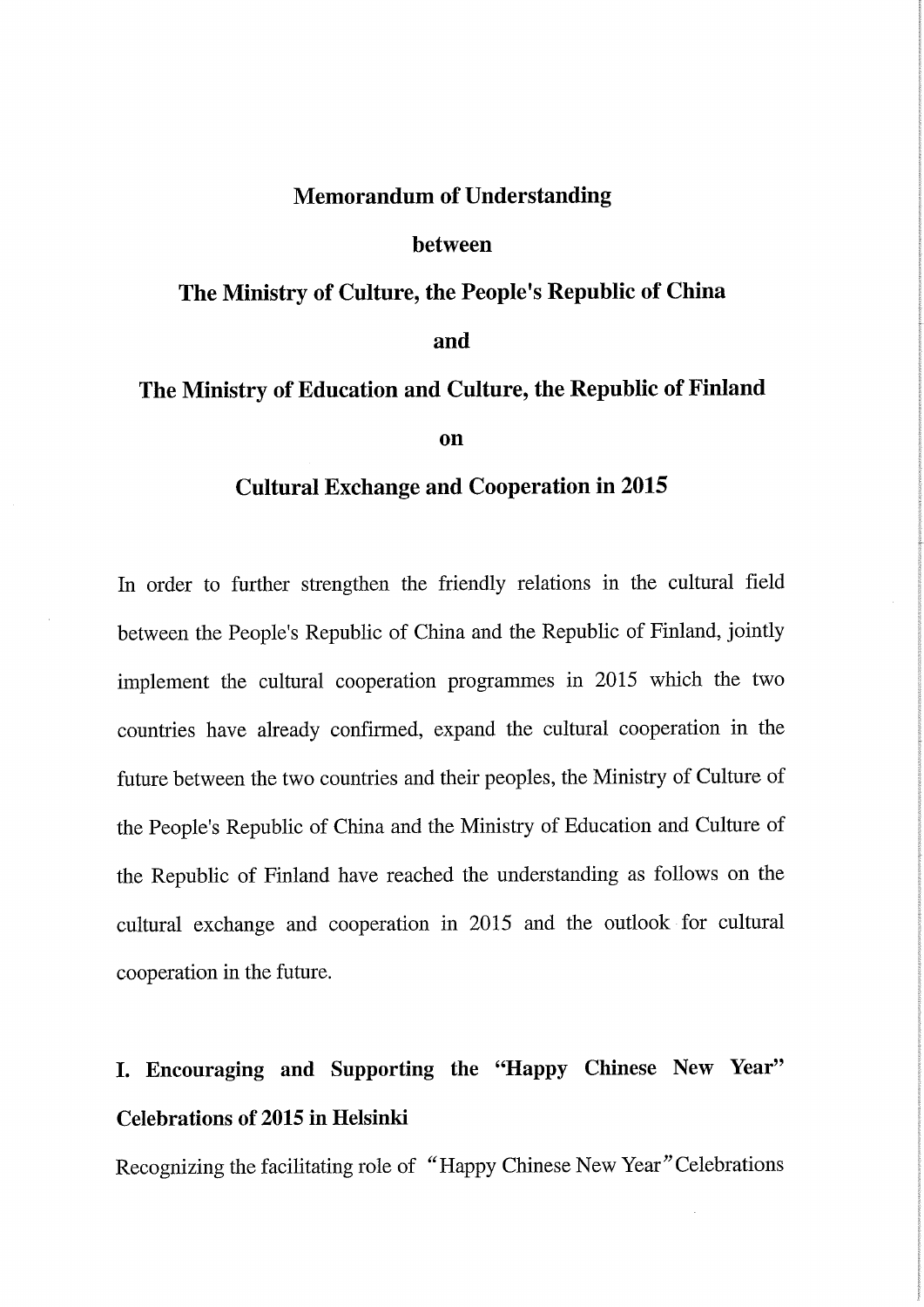jointly hosted by Beijing Municipality and the City of Helsinki in promoting understanding and friendship between the two peoples, the Signatories are willing to jointly support, as appropriate, the two cities in their efforts to launch the "Happy Chinese New Year" Celebrations of 2015 in Helsinki.

## II. Endorsing and Supporting Focus China of 2015 Helsinki Festival

The Signatories note with pleasure the smooth and tangible progress in preparation for Focus China of 2015 Helsinki Festival through the substantial collaboration of the two countries, as one event to celebrate the  $65<sup>th</sup>$ Anniversary of the Establishment of China-Finland Diplomatic Relations. More than 30 high level programmes have been confirmed to participate in the festival, covering various fields from performing arts to visual arts.

The Signatories are ready to cooperate actively to provide necessary support for Focus China, and facilitate extensive media promotion and coverage of this event in both countries, so as to warm up the social atmosphere for the above-mentioned 65<sup>th</sup> anniversary and celebrate China-Finland friendship.

# III. Facilitating the Establishment of the China Cultural Center in Helsinki through Active Consultations

The Signatories agree that a cultural center can serve as an important bridge, channel and window through which we can enhance the cultural exchange and cooperation between the two countries and advance our cultural relations.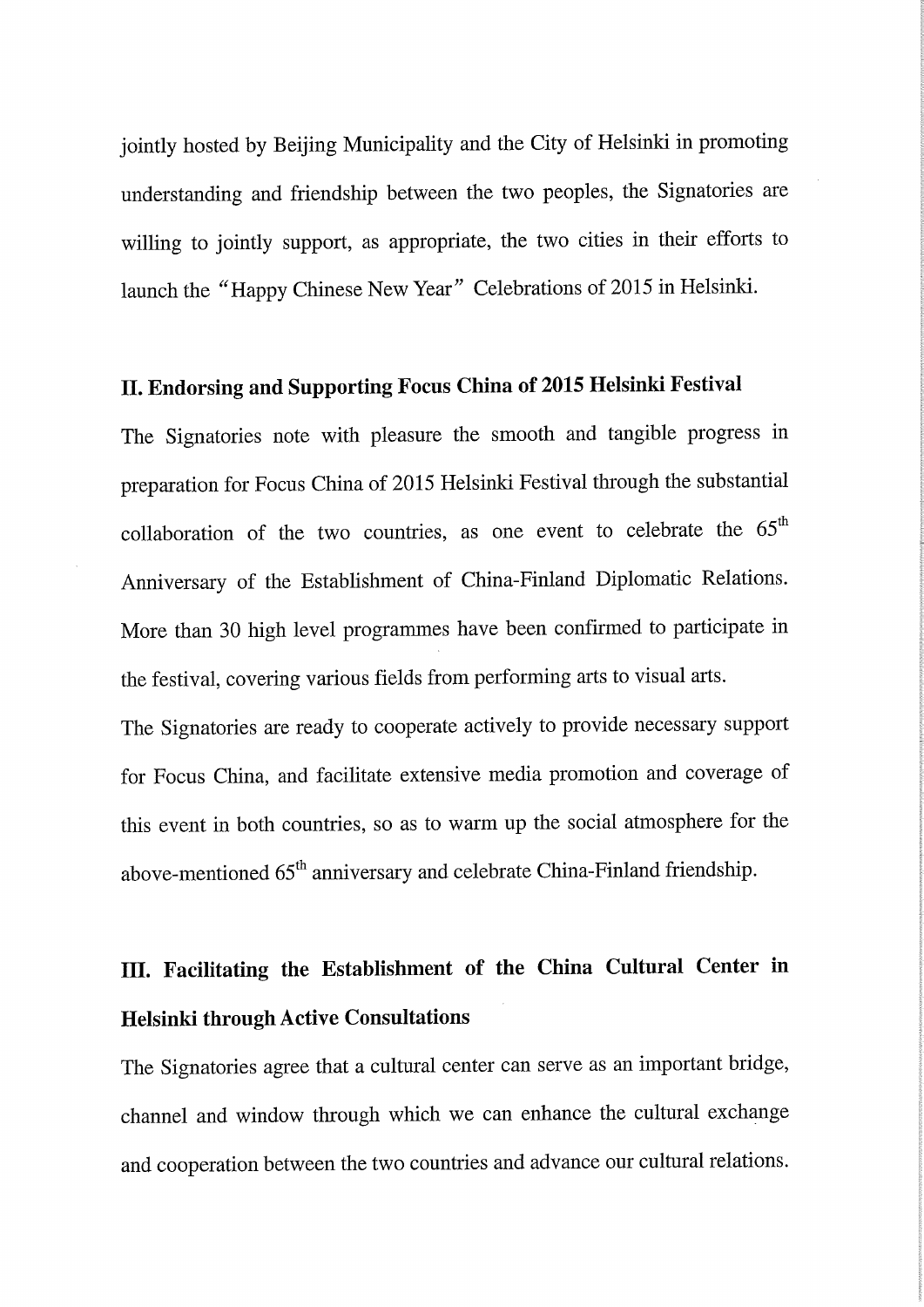lt will play an important role in strengthening mutual understanding and friendship between the two peoples.

The Signatories are also committed to actively consult each other on promoting the establishment of a China Cultural Center in Helsinki and, if an opportunity arises, the establishment of a Finnish Cultural Institute in Beijing.

# IV. Jointly Stepping Up the Bilateral Cooperation in Cultural Creativity Fields

The Signatories share a common interest in the development of cultural creative industry, and recognize the important role that cultural creative industry plays in sustainable development of the economy. The Signatories note with pleasure that the bilateral cooperation in this field has proved fruitful.

The Signatories are also committed to further strengthening cooperation in the field of cultural creativity, including policy dialogues and experience sharing, and encouraging industrial cooperation, personnel exchange and training programs in design, cartoon, animation and games, etc.

## V. Welcoming "Pure Finland" in China

The Ministry of Culture of China welcomes "Pure Finland" to be organized in China, and is willing to provide the necessary support and assistance to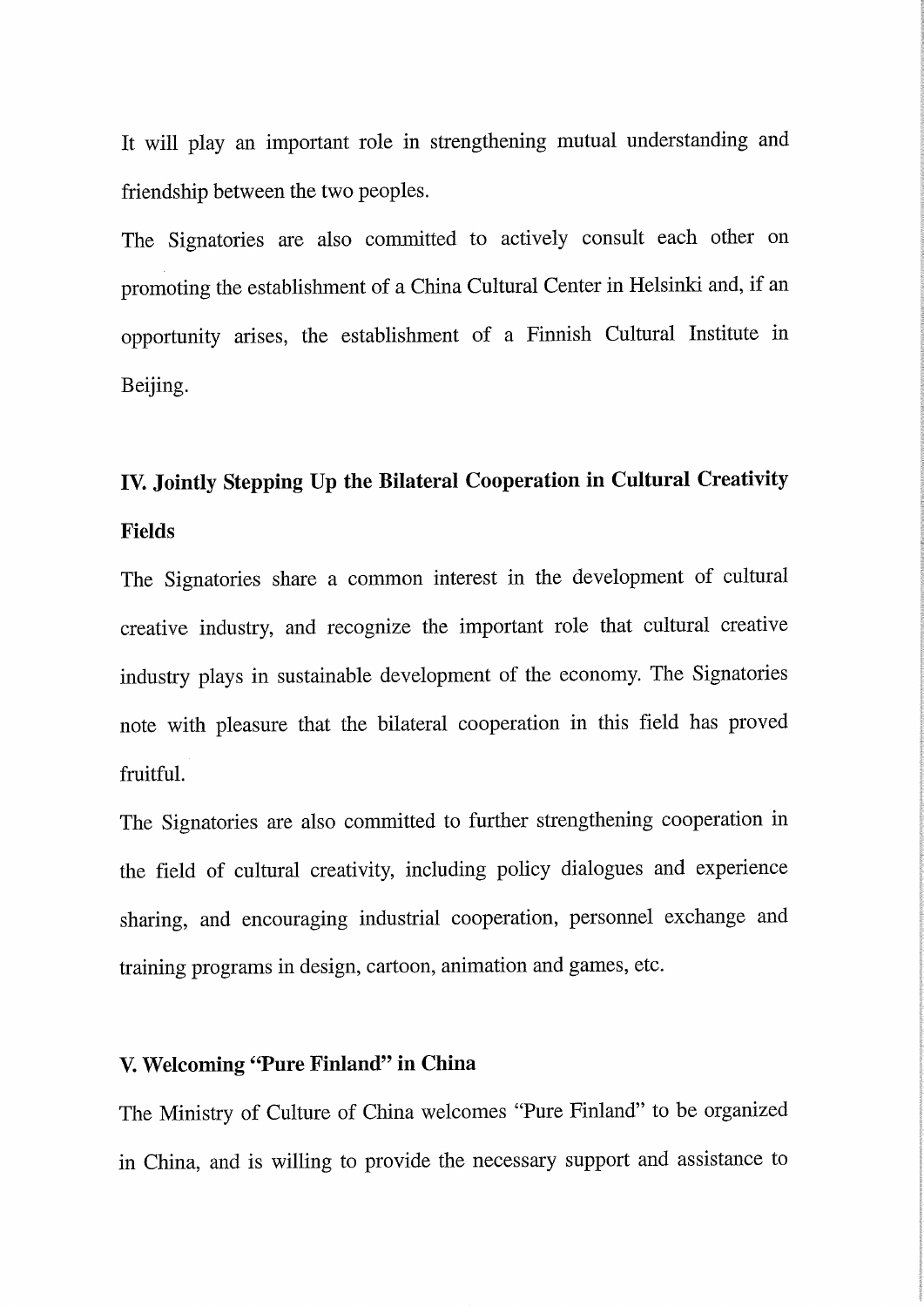Finland in their efforts to present relevant cultural activities.

# VI. Encouraging Chinese and Finnish Cultural Institutions to Establish Long-term Cooperation Mechanisms

The Signatories encourage and support the cultural institutions, art troupes and arts festivals between the two countries to establish long-term cooperation mechanisms, including through jointly presenting major cultural activities such as Focus China and Pure Finland, so as to promote the advancement of our bilateral cultural relations in a sustainable, substantial and in-depth way.

Ali the actions undertaken within the framework of this Memorandum of Understanding shall conform to the respective national laws and regulations of the two countries, as weil as the relevant international treaties China or Finland has entered into.

This Memorandum of Understanding is without prejudice to any other cultural activities.

This Memorandum of Understanding shall come into effect on the day of its signature, and be valid until December 31, 2015.